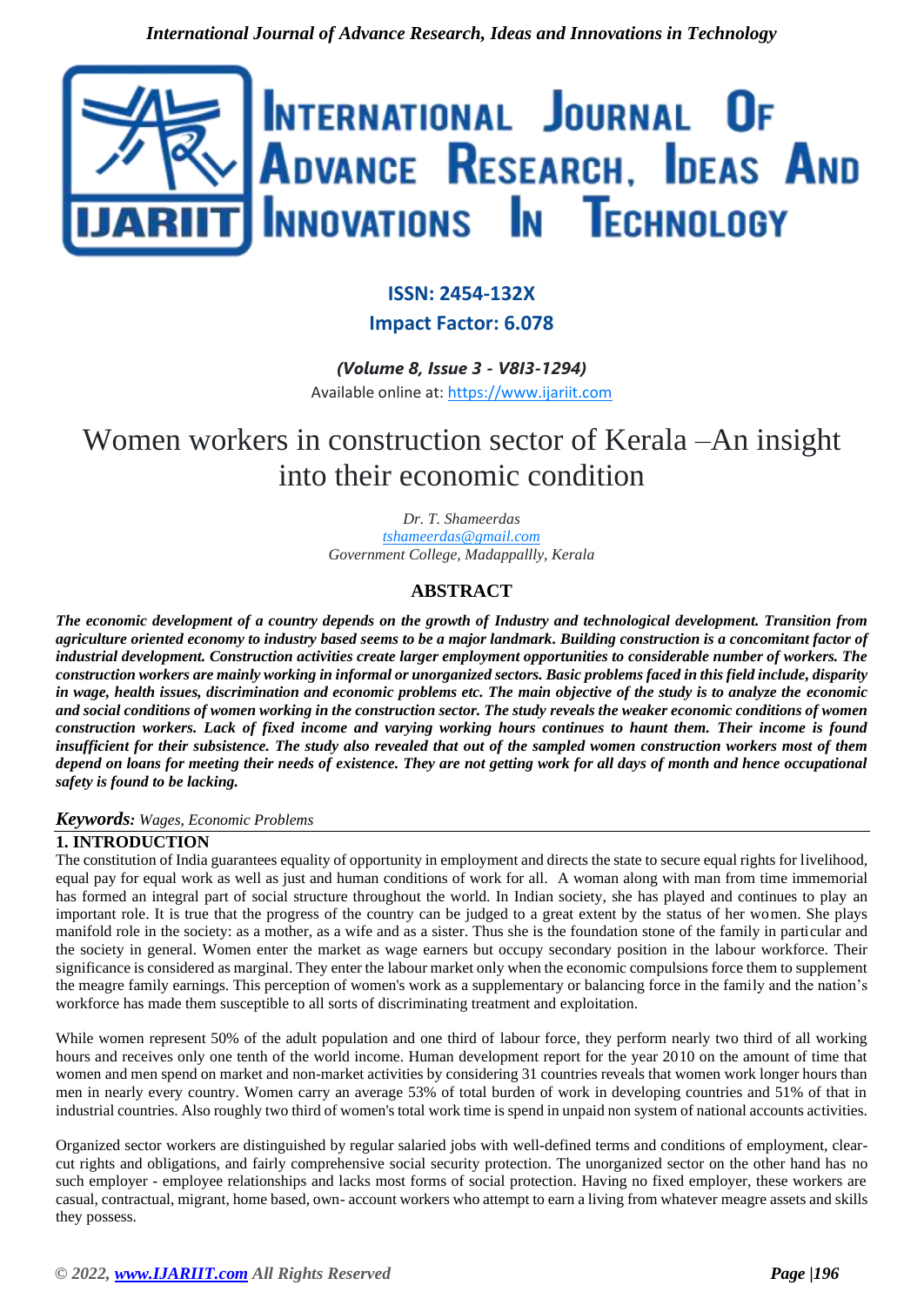National Commission on Labour has defined unorganized labour as those who have not been able to organize themselves in pursuit of common objectives on account of constraints like casual nature of employment, ignorance and illiteracy etc. The unorganized sector is characterized by the presence of factors viz. long hours of work, wage discrimination of men and women, lack of job security, no minimum wages, lack of minimum facilities at workplace, ill- treatment, heavy physical work and sexual exploitation.

The prevalence of women workers in urban unorganized sector is significant in number. They are engaged in activities like domestic work, construction work, small trades like bricks making, coir and basket weaving, household industries etc. In rural unorganized sector women are engaged in agricultural activities, animal husbandry, dairy, fisheries etc.

## **2. CONSTRUCTION SECTOR**

Construction industry is one of the stable growing industries world over, including India. It is basically a labour-intensive industry. It employs a considerable proportion of population. The construction workers usually belong to poor socioeconomic strata and thus lack the basic amenities. Apart from this, most of the construction projects or sites where these workers are employed are unorganized in nature. Thus, these sites are often not guided by the legislations made for the health and welfare of the workers. Construction workers perform a large variety of duties concerned with building, repairing and wrecking buildings, bridges, dams, roads, railways, and so on. The work may include mixing, pouring and spreading concrete, asphalt, gravel and other materials. Despite the increasing mechanization of construction and the more frequent use of pre-cast concrete sections, contact with wet cement still occurs, particularly in small jobs. The work is hard physical labour, often under difficult conditions, including hot, cold, and wet weather.

Construction activity is an integral part of countries infrastructure and industrial development. It includes hospitals, schools, townships, offices, houses, and other buildings. The construction becomes the basic input for socio-economic development of a country. Construction workers may be broadly classified as skilled and unskilled workers. Most of the workers in this sector are employed on a casual basis. Employment in construction is usually interspersed with periods of unemployment of varying duration, mainly due to fluctuating requirements of labour force in each work site. The nature of work is such that there are no holidays.

Construction sector is a key for the success of the globalization of Indian economy. Construction sector is providing employment to 7 Per cent of total world workforce. Today Indian construction industry employs about 31million people and creates assets worth over Rs.2,00,000 million annually. In India, it is the largest employer of unorganized labour next to agricultural sector.

## **3. WOMEN WORKERS IN CONSTRUCTION SECTOR**

Women in construction sector are almost unskilled labourers and they face serious problems related to work, viz. low wage, serious injuries, certain occupational diseases etc. Despite these, construction industry over whelmingly attracts female workers. Their skills are never upgraded as they are allowed to perform only certain types of work and usually they assist the male work force. Compared to men, women are paid less. The strenuous work and physical hardships in this sector has a severe impact on their health. The disability of women worker's spring mainly from immobility of job caused by various socio-economic factors, the nature and character of employment in this sector although manual to some extent, also requires some special skill for efficient management. Despite the unpredictability, women are attracted to this sector due to the severe absence of alternative employment. Mostly the women workers are classified as contract labour and casual labour. Contract labours are attached to a contractor and they work wherever posted. Casual labours are temporary workers and they cease to be employed after the work. Their wages differ from place to place and since they are unorganized, they have no bargaining capacity for the revision of wage. All this deteriorated the conditions of women workers.

According to the ILO, construction jobs in most countries are undertaken almost exclusively by men. However, in the countries of South Asia women play an important role which consists of performing unskilled tasks for low pay. For example, in India it is estimated that up to 30 per cent of construction workforce are women. They are integrated into the building workforce at the bottom end of the industry, as unskilled workers or head-load carriers.

Sapru and Sushma (1991) points out that the condition of women working in the unorganized sector is more depressing, since they stand at the lowest ebb of the society. Women in the unorganized sector work as construction work, agricultural labourers servant maids, petty traders etc.

### **4. CONSTRUCTION SECTOR IN KERALA**

In Kerala, Construction industry is one of the stable growing industries of the world and construction labour form 7.5% of the world labour force. In India, it is the largest economic activity after agriculture and since it is a labour-intensive industry consist 44% of all urban unorganized workers. This work force comprises 55% of unskilled labour, 27% skilled labour and rest the technical and support staff. The two broad categories of construction works are building and civil engineering. Building applies to works involving structures such as houses, offices, shops, factories and schools. Civil engineering applies to all the other built structures in our environments, including roads, tunnels, canals, dams, railways and docks. Construction workers in both categories are at a greater risk of developing certain health disorders and sickness than workers in many other industries. They are exposed to multiple physical, chemical and biological agents, which make them vulnerable to various health problems that include - injuries, respiratory problems, dermatitis, muscular-skeletal disorders and gastro-intestinal diseases. The work is hard physical labour, often under difficult conditions like adverse weather conditions and the nature of work, hours of work, low pay, and poor living conditions with lack of basic amenities and separation from family, lack of job security and lack of access to occupational health services makes the situation worse. Due to ergonomic issues they are also vulnerable to degenerative disorders. Apart from this, in most of construction projects the workers employed are unorganized in nature and often not guided by the legislations made for the health and welfare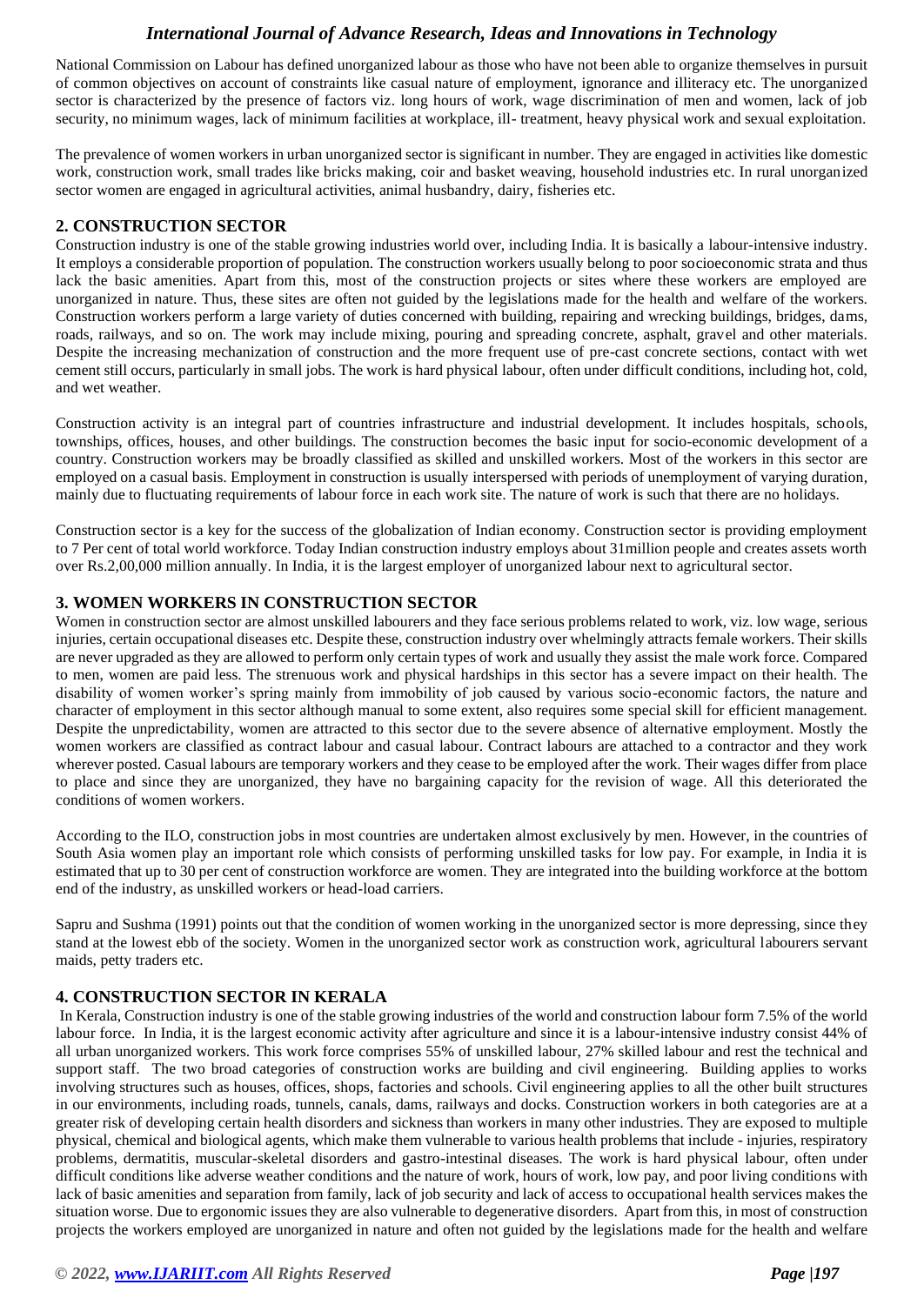| of the |  | workers | and | the contract of the contract of the contract of<br>hence | are |  | not eligible | for | free | <sub>or</sub> | subsidized | care. |
|--------|--|---------|-----|----------------------------------------------------------|-----|--|--------------|-----|------|---------------|------------|-------|
|--------|--|---------|-----|----------------------------------------------------------|-----|--|--------------|-----|------|---------------|------------|-------|

In India the women workers are mostly migrants from remote villages, often are less educated and not cautious about different preventive measures. Most of them are inter-state migrants and has poor language skills that prevent them from understanding the safety precautions given and to voice their problems. Their health and safety are also neglected and accident and occupational disease statistics are not accurately available. In the era of globalization construction is a fast growing industry and very little research has been done on the occupational health, hazards and psychosocial problems of these workers especially in Asian countries like India. In this context to understand the health problems of construction workers and to compare the morbidities among the two categories (building and civil workers) and advocate public health policy measures, this study was conducted.

Irrespective of these sporadic initiatives by the federal and most state governments, violence against women are increasing at an alarming rate and attained a different dimension such as child (female) abuse, In a male dominated Indian society, women were suppressed and for a long time there was no collective effort to oppose such violence and atrocities against women. In recent past, exposure and education of women are increased and they started fighting back against the atrocities. The role played by nongovernment organizations (NGOs) in creating awareness among women on their rights needs special emphasis. Similarly NGOs played a vital role in mobilizing, organizing and empowering women folks in India to a greater extent. In this background present study is an attempt to study the violence against women construction workers in Kerala. The construction sector is an unorganized sector and mainly provides employment to majority of unskilled workers. The study tries to highlight the problems of women construction workers working in 3 different sites such as government sponsored construction sites, NGO based sites and profit making sites .

Rachael Kumar (1994) examines various factor contributing to falling female work force participation rates in Kerala. One such is the redistribution of population as a result of changing fertility and mortality that effects structure and estimates of work force participation. However in construction male work force is increasing either due to the replacement of female workers or because of construction is suited to male members.

#### **5. SIGNIFICANCES OF THE STUDY**

Construction sector is one of the largest employers in the country. Construction activity provides job opportunity to large number of skilled as well as unskilled labour force. The women work force in construction field belonged to the economically and socially disadvantaged group. There was no uniformity in their wage structure and their wage level was very low and not fixed. Majority of the women construction workers are facing lots of problems like absence of social security, low wages, gender discrimination, occupational diseases etc. In this context it is necessary to make an awareness of the socio-economic conditions of women workers in construction filed for identifying their problems and living conditions.

The unorganized sector is most vulnerable, ignored and diverse. The unorganized women workers are living below the minimum accepted standards without adequate shelter. The low earnings of these women cannot meet with their daily needs. They do marry, bear children and get old but under these faces of life they live the same life. They work more than men and they have to play a dual role working both in and outside the home. Women in unorganized sector constitute a sizable number so it is important to study their socio-economic conditions. The present study focused on the socio-economic conditions of women working in the construction sector.

Dr. Vandana Dave (2012) made an attempt to understand the socio-economic condition of women labourers. It was carried out on 350 respondents including women construction workers, agriculture labourers and domestic servants working in the unorganized sector. These results shows that majority of the migrant women, were engaged in the construction sector and were only employed in unskilled and low paying jobs as coolies.

The construction activity is one of the important activities of human need. The economics of this sector indicates that this sector is very useful to urban and rural skilled and unskilled persons. One can do the construction work on minimum skill and at low investment of budget and this can break the vicious circle of poverty.

Ghothskar (2003) points out that the construction work is the product of a combination of historical, economic and social factors and processes, which may change with time and circumstances. It is argued that women are found to be not over represented in construction work due to the flexibilities of work. Much employment in this sector is based on the 'male bread winner' model, which does not give adequate space or freedom to women who also have other domestic responsibilities. The employers to ensure more work for less pay exploits this situation.

#### **6. OBJECTIVES OF THE STUDY**

The present study was done by the following objectives

- 1. To study Economic conditions of women workers in the construction field
- 2. To study working and living conditions of the women workers

3. Find the problem of women workers in the unorganized sector and also recommend some suggestions to improve their quality of life

### **7. OCCUPATION AND STATUS OF INFORMAL CONSTRUCTION WORKERS**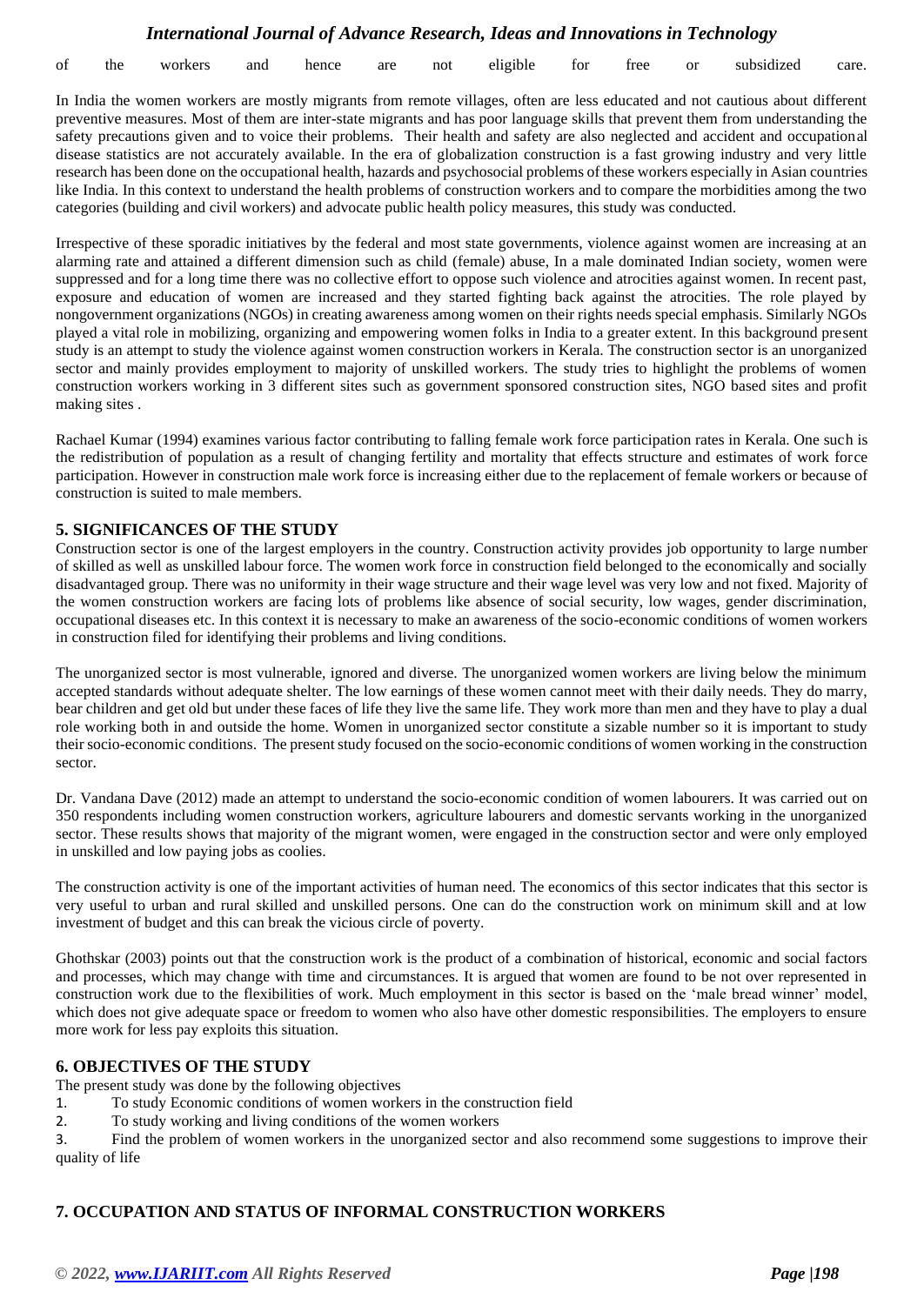There are numerous occupations within the informal construction industry, ranging from unskilled labourers to highly-skilled craft workers. Typically, they form a hierarchy, with gang leaders having the highest status. Notably, women informal construction workers are concentrated almost exclusively at the bottom of the hierarchy. Migrant workers often have opportunity to gain new skills and capital to rise up the hierarchy on return to their states or districts of origin, often becoming gang leaders themselves.

Expanding and fast growing construction sector and, in general, shortage of greater employment opportunity elsewhere has attracted large number of workers in this sector. There are more than 20 million of construction workers in India at present. City, like Indore alone has around more than 10-12 thousand of them. Migration from different states to other states in India and also from rural to urban areas has now become so common that its impact on every aspect of life. Migration become a way of life to many, who are unskilled and semi skilled and find difficult to get better jobs within their natives and locality. Construction labours are labours, who are migrated from different regions and states leaving their native villages in search of daily job. These people in general are nomadic in their life and usually do not returns to their birth place. They travel from one area of work to other area along with their families and live in a place, which is either provided by the owner or temporary shelters prepared by labours. They have maximum mobility because of the nature of their work. These labourers are engaged in huge industrial constructions, residential flat constructions, road constructions, city beautification works. These construction labourers, as a part of unorganized work force remain the most exploited one seven after six decades of independence. Most of the construction labourers migrate to cities and metros are from poor families and are illiterate. Their lack of education and skill make their choice very limited. When they come to big cities, they have to face number of problems because of their inexperience and lack of skill. They become easy victim of exploitation and have to work for their day to day subsistence.

### **7.1 -Age wise structure of women construction workers**

Construction work is painful in nature which requires hard labour and physical strength in which age plays an important role and age is considered as an important factor which determines social condition of women workers. The Figure 1.1 depicts the age group of women construction workers. The highest portion of women construction workers is in the age group of 41-60. The proportion of women construction workers in the age group of 41-50 and 51-60 recorded 52 Per cent and 34 Per cent respectively. While only 8 Per cent construction workers were age group of 31-40 and only 6 Per cent were above 60 years age. It indicates that women workers of the construction sector are in the productive age group.



Source : Primary Data

### **7.2 Community Composition of Workers**

The women construction workers are classified according to their religion and caste in Figure.1.2. It shows that out of the sample of women workers all of them were Hindus. Out of which 54 Per cent belonged to general category. 46 Per cent were in the backward castes, viz, OBC. SC.



**7.3 -Marital Status**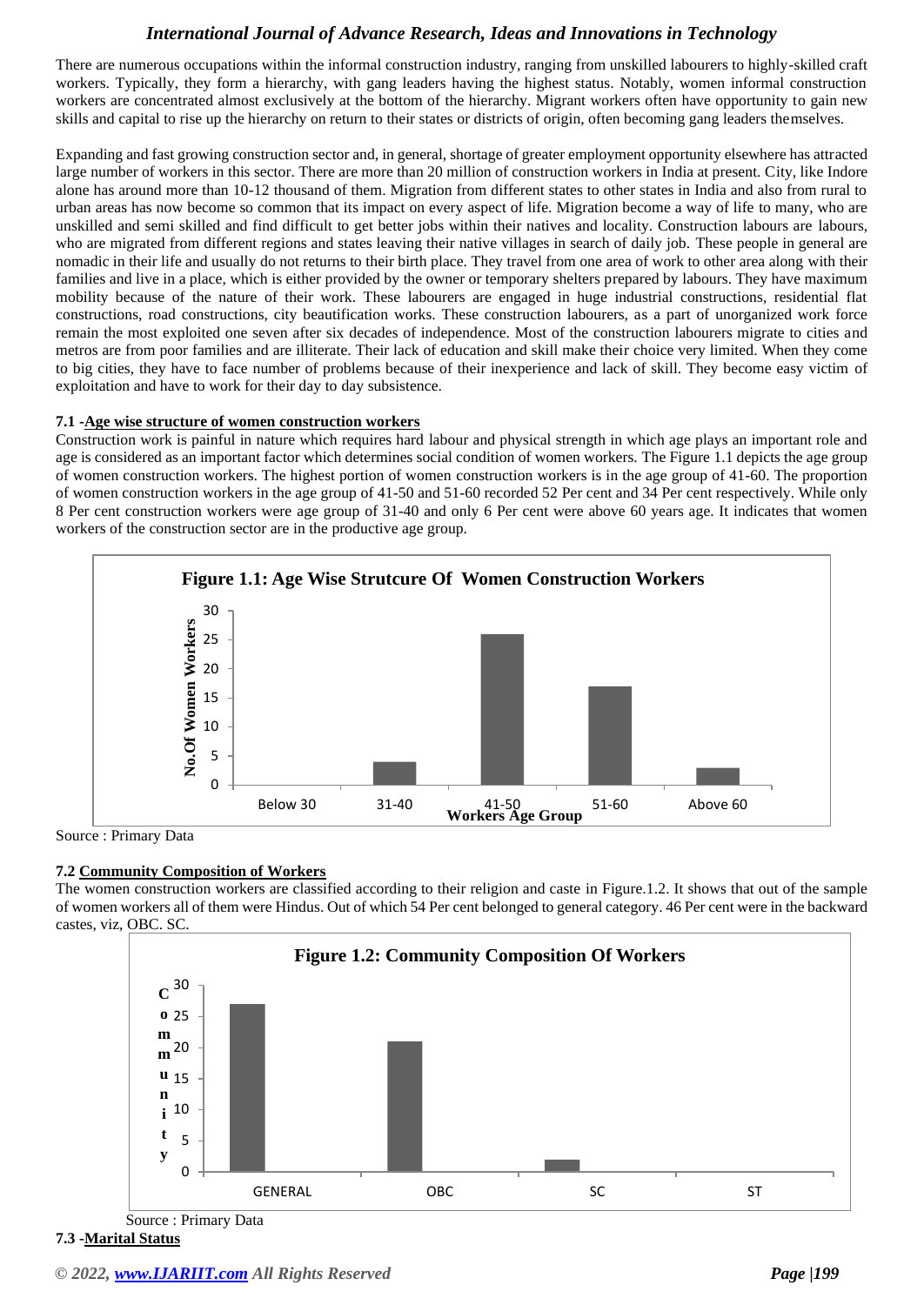The concept of marital status applies to the conjugal arrangements of a person. Marital status is also a social indicator for understanding the socio-economic status of women. It changes the women's role and increases their duties and work load. The sample consisted of married, single, widowed and divorcees. Most of them were married, that is 68 Per cent women workers were married, 22 Per cent were widows. 8 Per cent were unmarried and remaining 2Per cent were divorcees.



Source : Primary Data

### **7.4 -Family Size**

Family is the basic and universal social structure. The women construction workers can be classified as per their size of the family, an effort has been made to determine the family size. It refers to whether there is small or joint family system and number of family members in the sample of women construction workers.



Source : Primary Data

## **7.5 - Women Workers With Regard to the Earning Members of Their Families**

The number of earning members in a family shows the economic soundness of that family. Out of sampled women construction workers 44 Per cent and 18 Per cent families there are 2 and 3 working members respectively per family. 28 Per cent of families of women workers have one earning members and 8 Per cent families have 5 earning members.



**7.6 - Distribution of Women Workers According To Their Education**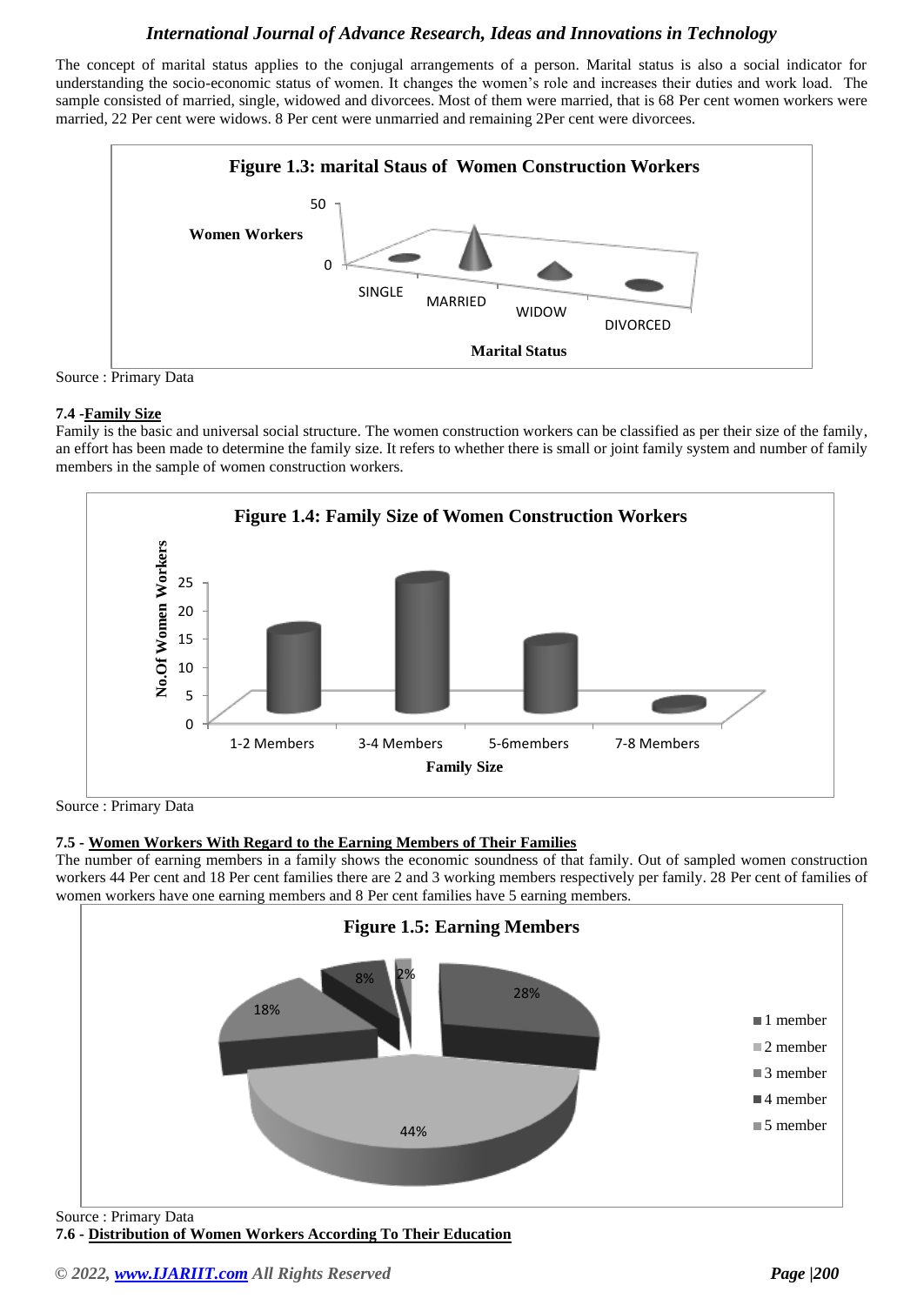Education plays a key role in the development of an individual. Education to some extent compensates the effects of poverty. It is one of the major degrees to measure the social status of any community. Generally, the level of education is the indicator of social status of women.



Source : Primary Data

Out of the sample of the study area 8 Per cent of the women workers are engaged in the construction works were under the category of illiterate. Only 20 Per cent of the women workers are matriculate. 60 Per cent women construction workers have only primary education and the remaining 12 Per cent have studied up to upper primary level.

#### **7.7- Land holdings of Women Workers**

Land is an important natural resource. Most of the women workers hold meagre areas of land. The pattern of land holding not only influences the economic status of women workers but also their social status.



Source : Primary Data

Out of the samples, All respondents possessed own land. The 54 Per cent occupied 5 to 15 cents of land. Only 10 Per cent possess below 5 cents and the remaining 36 Per cent can hold land area of 15 or above 15 to 25 cents.

### **7.8 -Occupational Status**

Occupation is considered as the main source of income and it represents the economic status of people. The women workers in the construction sector are always employed as helpers of skilled men workers. Women workers were doing the job of supplying bricks and sand, mixing raw materials, watering the construction, pointing the floor, and other miscellaneous work. On the basis of nature of work they are categorized as masonry helpers, flooring helpers, plastering helpers, concrete helpers, well digging helpers and general helpers.

The data reveal that out of the sample, 30 percent of respondents are working as masonry helpers. 24 Per cent women workers were engaged as General helpers. 12 Per cent were concrete helpers, 16 Per cent were employed as plastering helpers, and 14 Per cent women were engaged in well digging work as helpers. Only 4 Per cent were engaged in flooring work.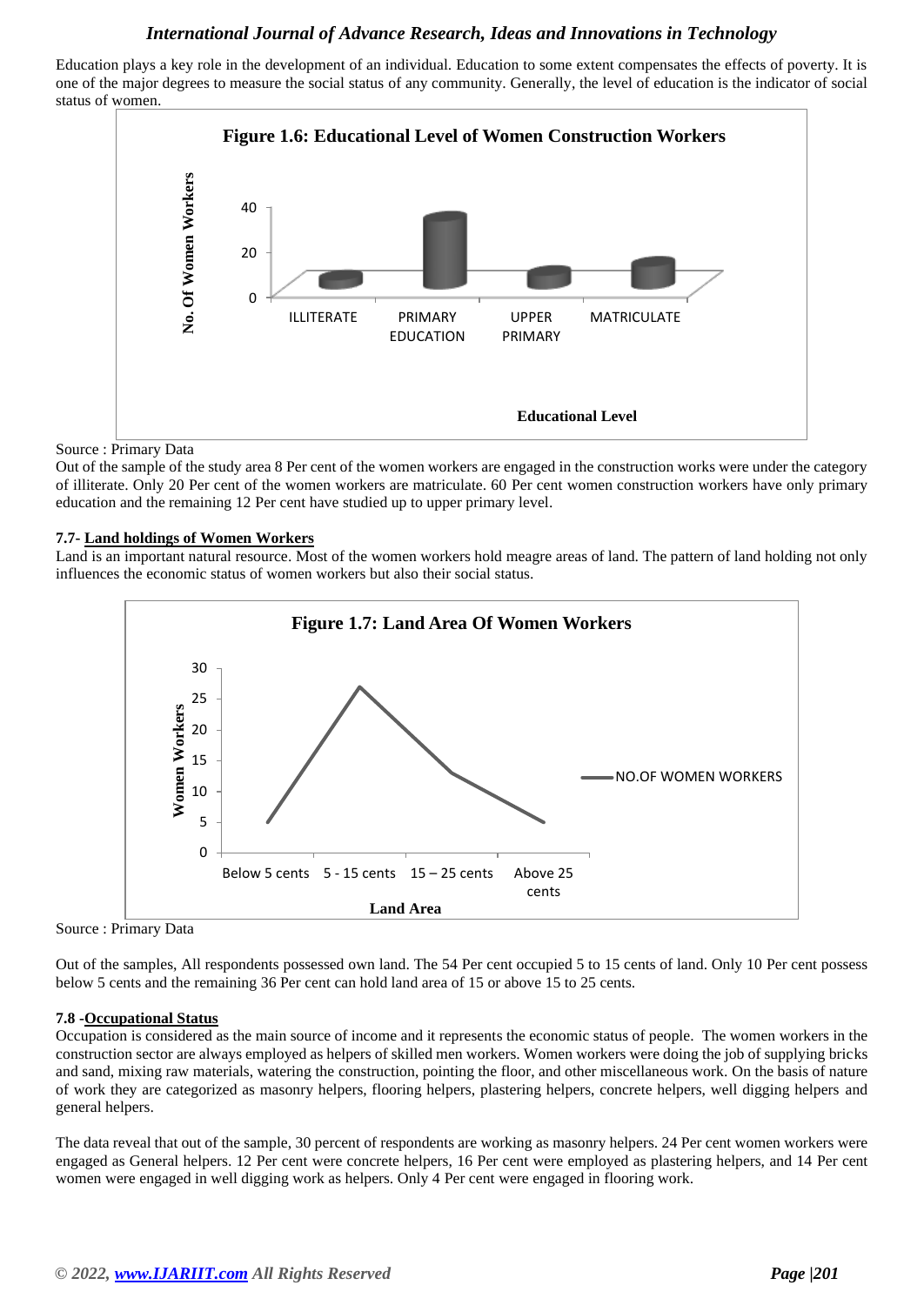

Source : Primary Data

### **7.9 -Women Workers According To Working Hours**

Construction sector is in unorganized nature so they have no fixed working hours. Working hour influences the working condition of women workers. For getting a specific picture of their workload it is necessary to classify them according to their working hours per day. The Figure 1.9 shows that Most of the women workers in the construction sector are working more than 5 hours in a day. Out of the sample the majority of the concrete helpers and plastering helpers were working for 7-8 hours daily. While masonry helpers, well digging helpers, flooring helpers and other general helpers in the construction field were working 6-7 hours per day.



Source : Primary Data

#### **7.10 -Wage Structure**

Wage structure also influences the working and living condition of women workers. So this study identifies the wages earned by women workers per day.



Source : Primary Data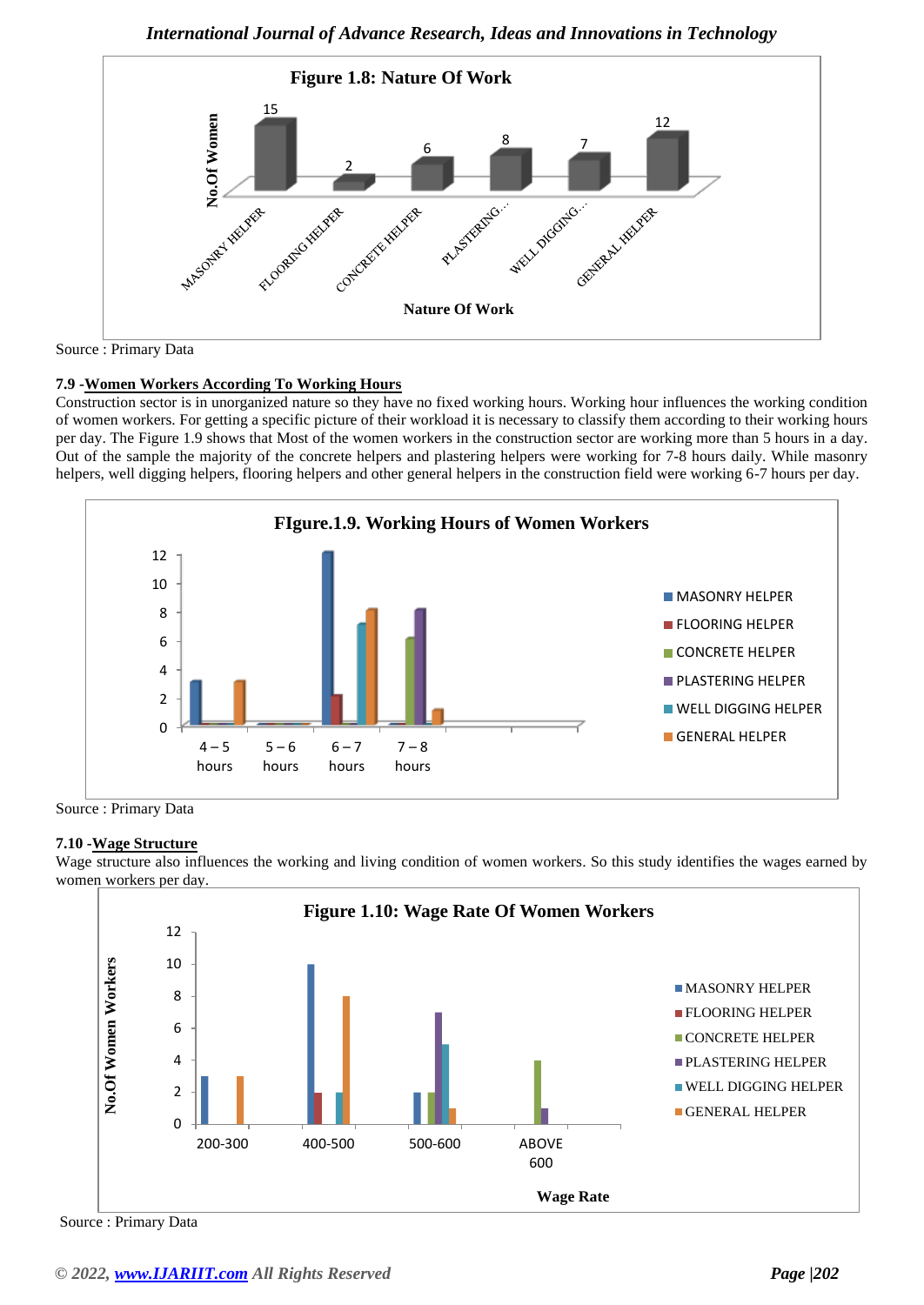The Figure 1.10 depicts the classification of women workers according to their wage rate. The wage rate of women workers were varied between Rs.200 and above Rs.600 respective of the type of their work. The women workers, who were employed as helpers of men in the construction field, 34 Per cent of women workers received wage between Rs.500 and Rs.600 and above Rs.600. Majority of the women workers that is 44 Per cent get wages between Rs.  $400 - 500$ . Only 12 Per cent women workers in the construction received wage between Rs.200 – 300.

#### **7.11- Karl Pearson's Coefficient of Correlation**

In this study it is used to calculate the degree of relationship between working hours and wage rate of women working in the construction sector. The value of r shows there is high degree of correlation between working hours and wage rate.

#### $r = 0.928061$

#### **7.12 - Problem Faced By the Women Workers**

The study also focused on the working conditions of women workers with a view to make an attempt to analyze the problems faced by women workers in the construction sector. The main problem is lack of stability, 100 Per cent women workers face this problem. The nature of work in the construction field is casual and uncertain. Among construction labours low wages, occupational diseases, no social security were other problems faced by them, that is 90 Per cent of them face this problems. It was also found that 74 Per cent of women workers face the problem of workplace changes. Also weather conditions such as shortage of water affect 40 Per cent of women construction workers. 14 Per cent of women workers also face the problem of serious injuries; they work in difficult conditions they have to go up and down on several floors by taking raw materials this sometimes leads to accidents.



Source : Primary Data

### **7.12-Monthly Income of the Women Workers**

Income is one of the important factor which determines the economic condition of women workers. it comes to our notice that the monthly income of 56 Per cent of the sampled women workers attached to the construction sector under this study lies between Rs. 5000 to Rs. 10000. Only 42 Per cent of women workers earn monthly income above Rs. 10000. Out of 50 samples only 2 Per cent women construction workers can get monthly an income below Rs. 5000.



Source : Primary Data

### **7.14 -Monthly Expenses of the Family**

 The major expenses of a family include expenses on food, medical expenses, repayment loans, education, transportation, clothing and payment for utilities available etc. out of the sample major portion their income spend on food items. Most of the women respondents need their income for the subsistence or welfare of the family. In This study women construction workers spend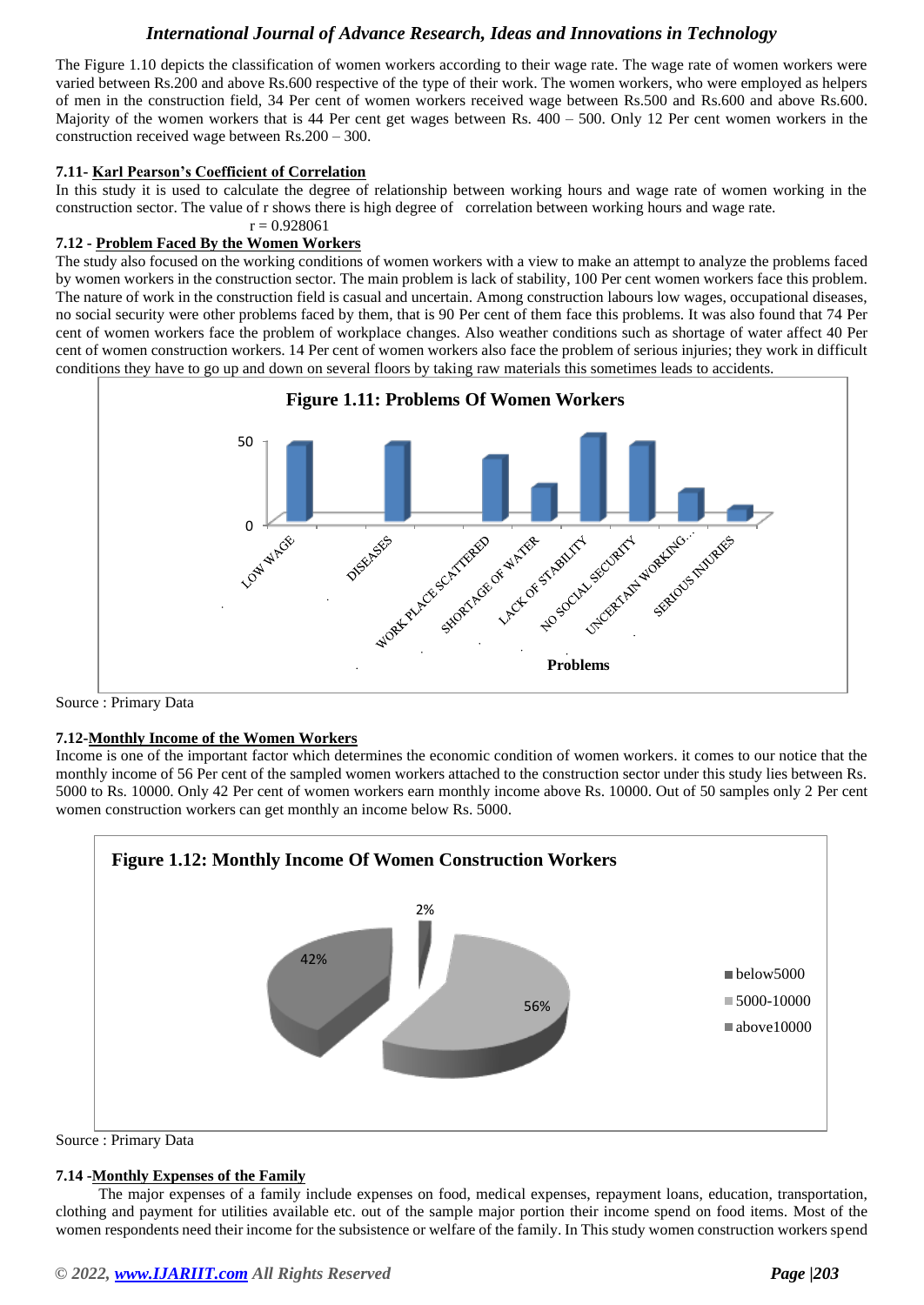their major portion of income for medical treatment. In some cases, their income had helped in repayment of loans, education of their children, payment of utilities like electricity bill, cable bill, Gas bill etc. The women workers spend their entire income for the needs of the family rather than for their own needs and desires.

### **7.15-Savings of the Women Workers**

Savings is also one of the important factor determines the economic conditions of a person. The source of savings of the women workers are categorized in Figure 1.13. It was clear that 58 Per cent of women workers had monthly savings in post office. 14 Per cent of women construction workers had savings in Kurri under self-help groups. Only 12 Per cent women workers save their money in other source like banks. But out of the sample 16 Per cent women workers not saved in any form.



Source : Primary Data

## **7.16 -Indebted Women Construction Workers**

The women workers had credit under their own risk. The debt burden of women workers also influences their economic condition. The study clearly indicates that 52 Per cent of the women workers are indebted to Bank. 26 Per cent of the women working in the construction sector are indebted to self-help group (SHG). A meagre Per cent of women workers are not indebted to any institution or to any other source. The main reason for indebtedness of women workers is for house construction, repairing, marriage purpose etc.



## **8. SUGGESTIONS**

- 1. It is suggested that Government should make efforts to improve the working conditions of women construction workers in terms of occupational safety, working hours, payment of adequate wages to them. So that the working conditions of women workers engaged in construction sector of employment may have mandatory decent and dignified work.
- 2. It is suggested that provide social security in the form of pension, insurance, and ESI (Employment State Insurance) etc.
- 3. It is suggested that every women try to deposit a small portion of their income as savings in banks, post offices because it is more beneficial than other sources.
- 4. It is suggested that awareness may be create among women construction workers on opening bank account for saving money.
- 5. It is suggested to provide separate resting sheds to women workers with minimum basis facilities in the work place.